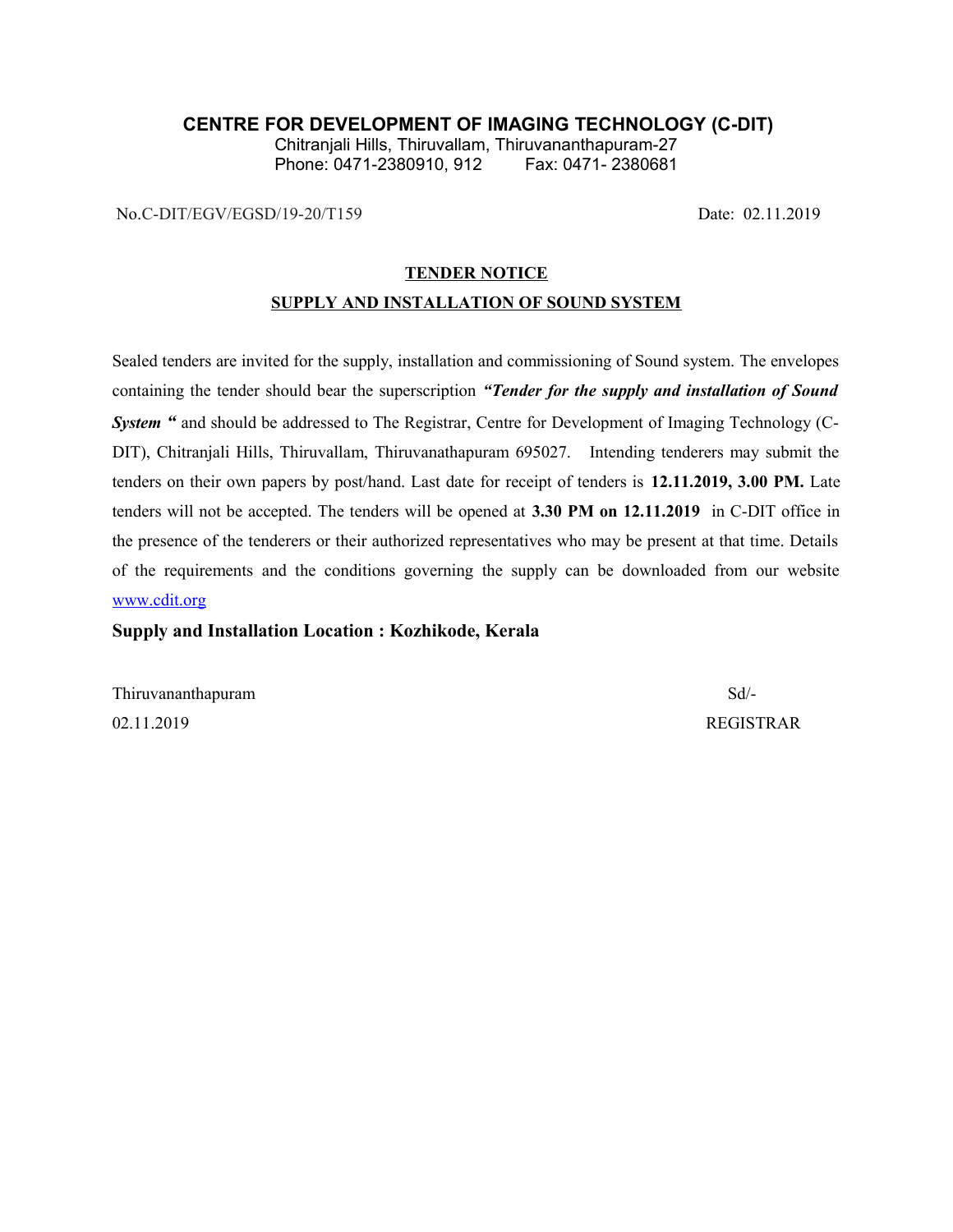## **CENTRE FOR DEVELOPMENT OF IMAGING TECHNOLOGY (C-DIT)**

Chitranjali Hills, Thiruvallam, Thiruvananthapuram-27 Phone: 0471-2380910, 912 Fax: 0471- 2380681

No.C-DIT/EGV/EGSD/19-20/T159 Date: 02.11.2019

## **TENDER FOR SUPPLY, INSTALLATION AND COMMISSIONING OF SOUND SYSTEM**

## **SPECIFICATION**

| S1<br>No | <b>Items</b>       | Specification | Quantity |
|----------|--------------------|---------------|----------|
|          | Amplifier          | 500W          |          |
|          | <b>Box Speaker</b> | 20 Watts      | 22       |
|          | 2 Core cable       | $1.5$ Sqmm    | 750 M    |

### **GENERAL TERMS AND CONDITIONS**

1. This Tender is invited for the "**Supply, Installation and Commissioning of Sound System" at Kozhikode.**

## **2. ELIGIBILITY CRITERIA OF TENDERER**

To qualify for award of the work, the intending bidder must be an OEM authorized dealer / supplier of the quoted items with prior experience in supplying same or similar equipment at least to two clients in the last two years.

- 3. The bidders will be responsible for effecting supply to the entire satisfaction of the undersigned or his authorized representatives. In case any defect in the item supplied is noticed, such item will be rejected at the risk and cost of the Supplier.
- 4. Bidder shall invariably be accompanied by manufacturer's catalogues and leaflets giving full specifications. Technical particulars and other details of the items offered, 'brand make' and complete specification should be mentioned in the tender. In the absence of full details and technical specification the tenders for the items will be rejected.
- 5. The undersigned does not bind himself to accept the lowest tender and reserve himself the rights of accepting the whole or any part of the tender and the bidder shall be bound to supply the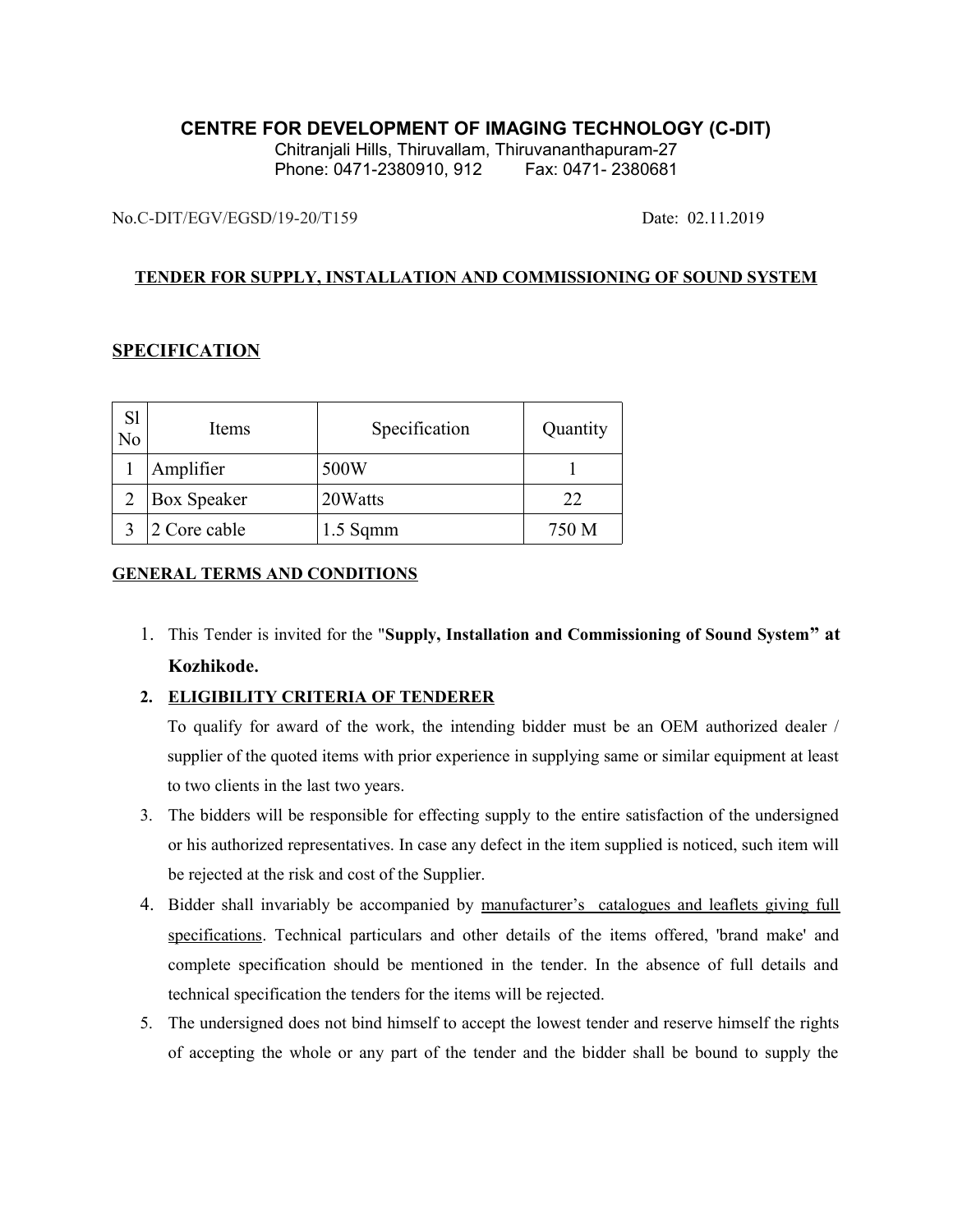accepted item at the rates quoted. C-DIT reserve the right to split the quantity of items to be supplied among one or more bidders, at the sole discretion

- 6. No advance payment will be made against supplies.
- 7. **The rate should be quoted for the unit shown in the list including GST and tenders which do not indicate this essential information will not be considered.** Rates quoted by the bidder shall be valid for a period of six months from the date of opening of the tender.
- 8. Delivery period shall be specifically indicated in the tender and strictly adhered to. The supply shall be arranged within **15 days** on receipt of the firm order. Any delay in the delivery period after the supply order is placed may result in cancellation of the supply order or payment of liquidated damages  $\omega$  1/2% per day subject to a maximum of 10% of contract price
- 9. The rate should be quoted for the unit shown in the list and tenders which do not indicate this essential information will not be considered.

#### **10. There is no separate bid form. The supplier shall submit the price offers in their own paper**

- 11. The rate quoted for material shall be firm and no enhancement will be allowed under any circumstances.
- 12. The Supplier shall provide on-site comprehensive warranty of **one year** for the products from the date of supply.
- 13. If the bidder furnishes wrong and/or misguiding data, statement(s) etc. about technical acceptability of the goods and services offered by it, its tender will be liable to be ignored and rejected in addition to other remedies available to the purchaser in this regard.
- 14. All items offered shall conform in all respects to the relevant Indian standard Specification with up to date amendments wherever applicable.
- 15. Agreement: The Successful bidder within 7 days of getting confirmed work order has to enter an agreement with C-DIT in Rs.200 worth non judicial stamp paper, to ensure warranty and after sales support during the warranty period.
- 16. Performance Bank Guarantee (PBG)/ Security Deposit: The successful bidder shall submit Contract Performance Guarantee for 5% of the value of contract either in the form of Demand Draft or a bank guarantee from a scheduled bank at no extra cost in a Performa prescribed by C-DIT. The PBG shall be valid for period of twelve months from the date of supply of equipment at C-DIT.
- 17. Any dispute / differences between the parties arising out of and in connection with the contract shall be settled amicably by mutual negotiations. Unresolved disputes/ differences, if any, shall be settled by Arbitration and the arbitration proceedings shall be conducted at Thiruvananthapuram (India) in English language, under the Indian Arbitration and Conciliation